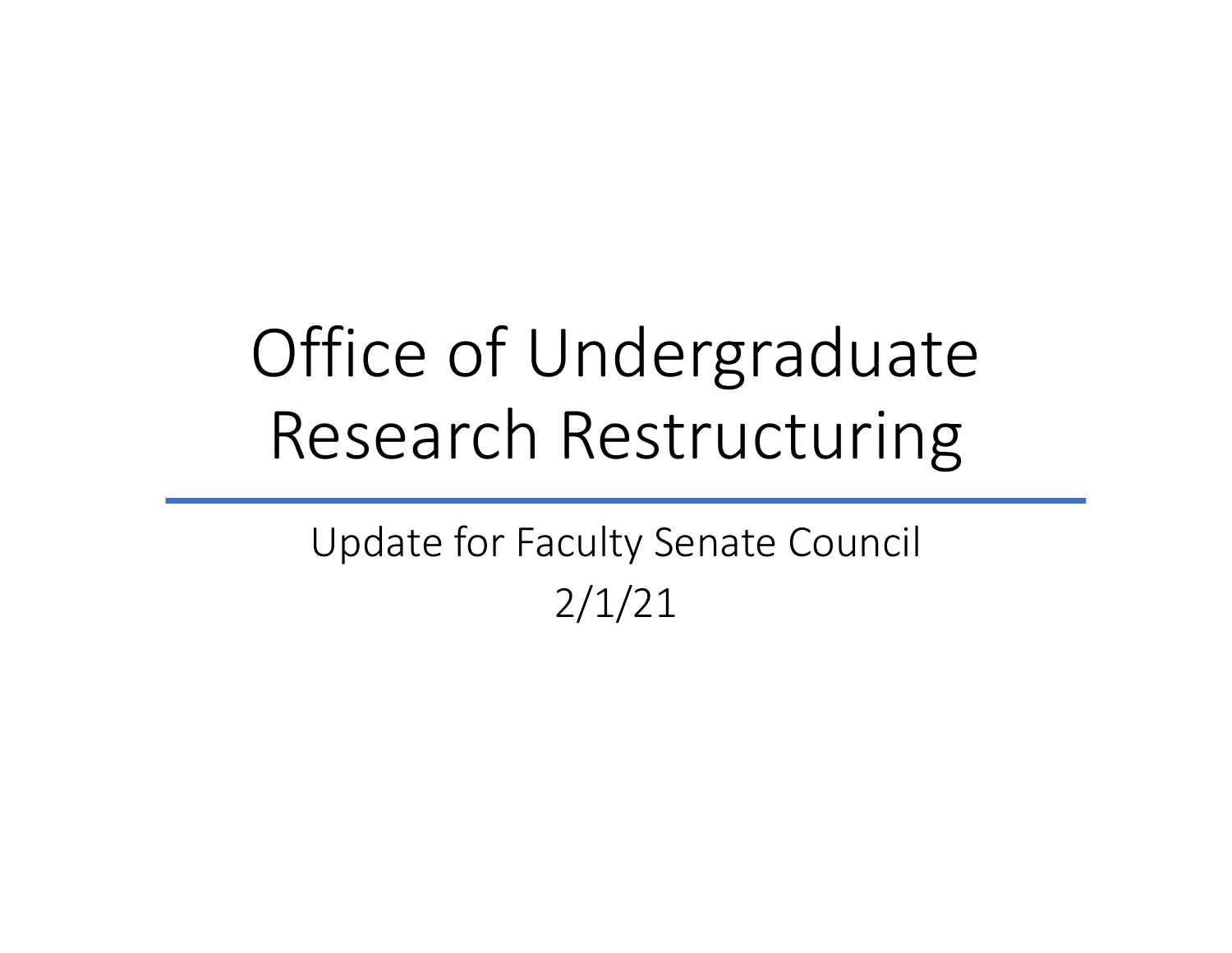### Undergraduate Research

- **Undergraduate research is a high-impact transformative experience**. Because UK is an R1 institution, undergraduate research activities should be highly visible, available as a recruiting tool and successes highlighted and celebrated. This will augment the undergraduate educational experience.
- Currently, undergraduate research activities are dispersed and uneven across campus, so there are missed opportunities for efficiencies, communication and measuring/reporting impact.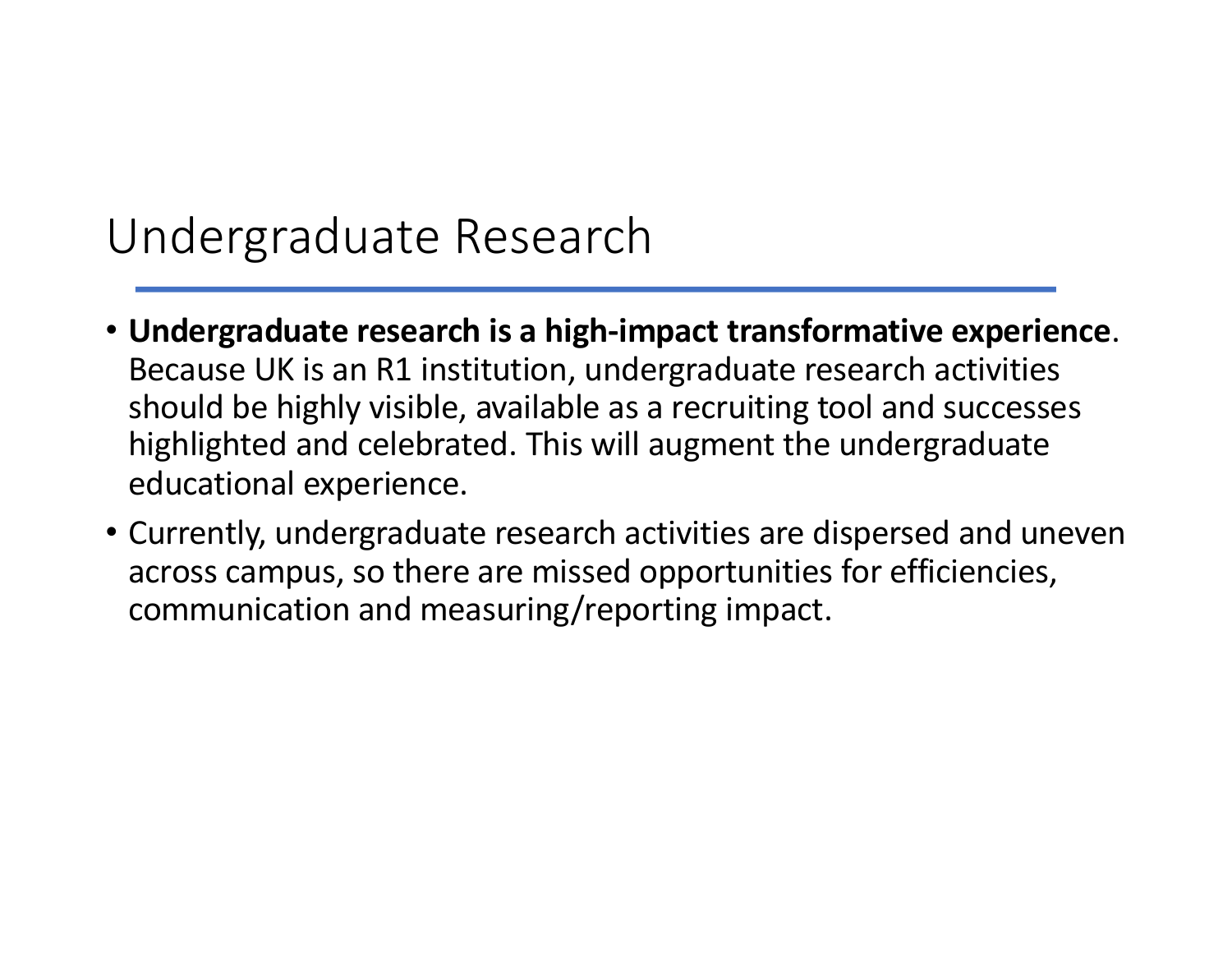# Timeline

- ~ 2006, a central Office of Undergraduate Research was created
- Dec 2019 first External Review completed by SAL
- Sept 2020 the President moved UGR under the Office of the Vice President for Research
- Oct 2020 discussed draft reorganization plan with academic leaders (Assoc VPRs, Deans, Assoc Deans for Research, Assoc Deans for Undergrad Education)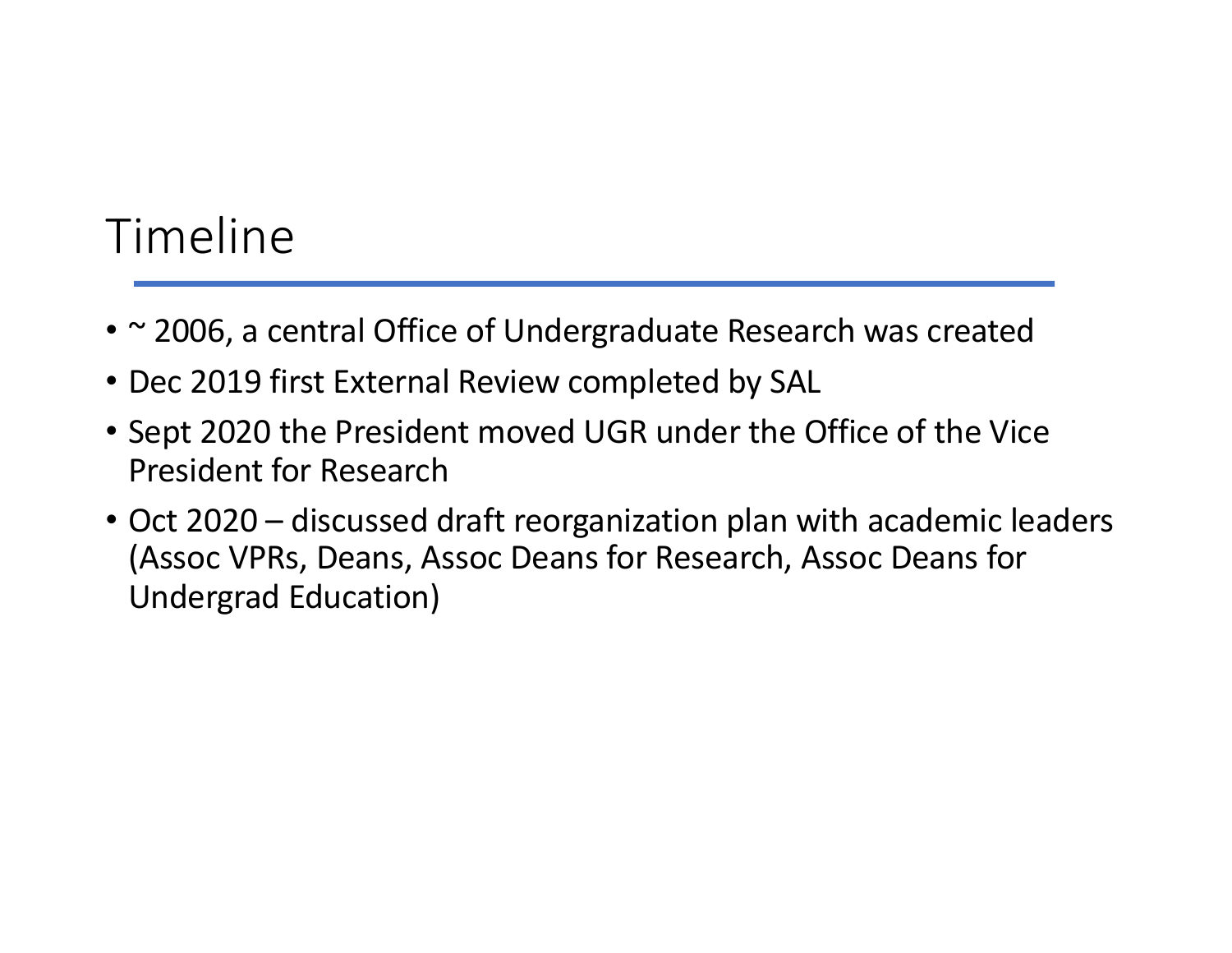# UGR Office: Current staffing and External Review

- Three admin staff
	- Student Recruitment and Advising, Faculty Recruitment, Faculty-Student Partnerships
	- Administer Programs to Support UGR
		- Presentation opportunities Annual Showcase, Posters at the Capital
		- Mentor recognition
		- Research Activities Summer Research Fellowships, Travel grants
		- Workshops and outreach events
- Comments from 2019/20 UGR External Review
	- The UGR office has a big impact on a limited number of students and faculty
	- Office does not have information about the overall impact of undergraduates doing research at UK
	- Made 15 recommendations, the first ones were to hire a Faculty Director, establish advisory council with reps from all colleges and review/revise Mission, Vision and Goals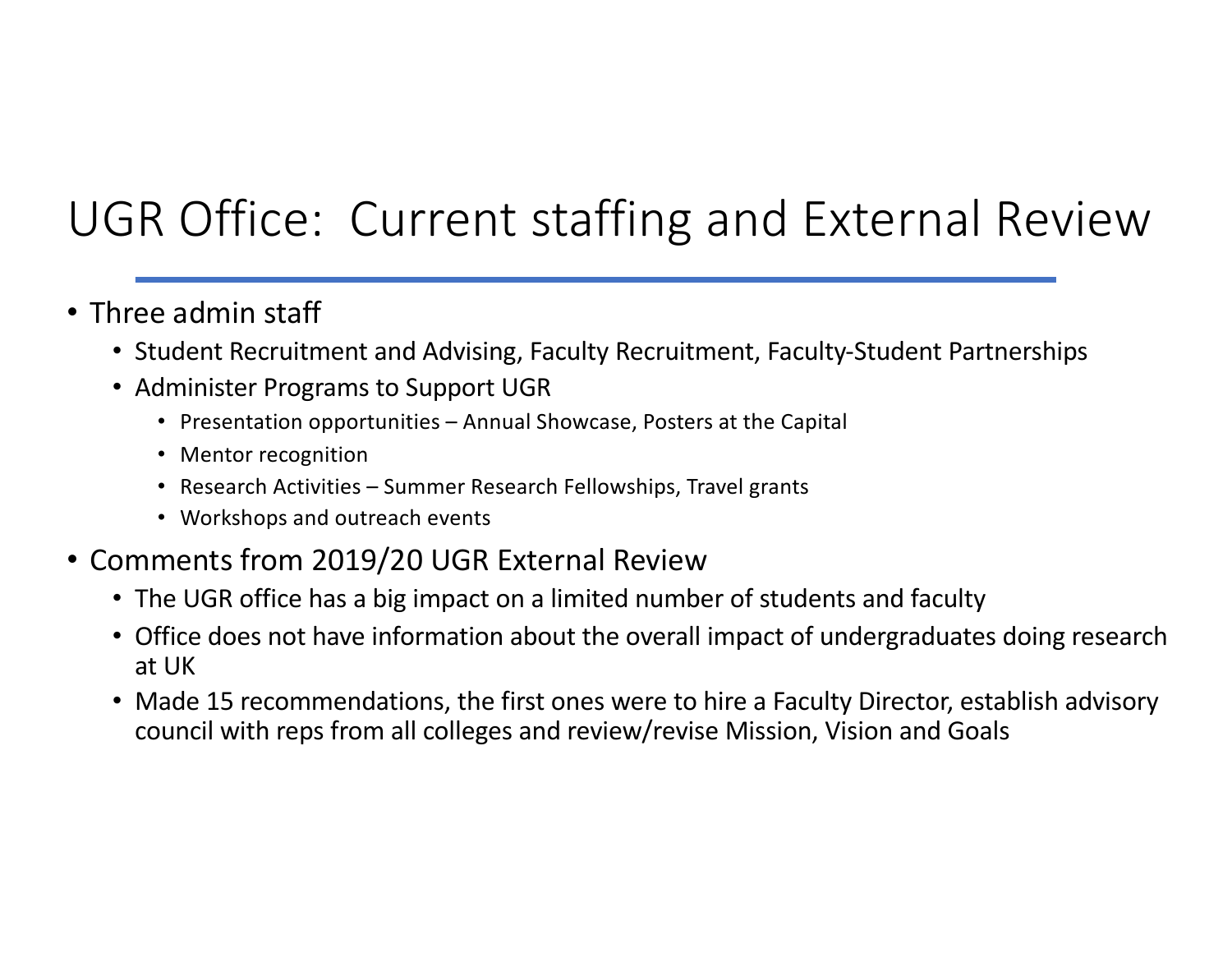# UGR Office: OVPR initial assessment

- Improvement needs and issues:
	- More support for student research is needed (only 47.5% of the budget went to programs/students)
	- Need central tracking to know how many students have participated in an undergraduate research experience and breadth of faculty mentors
	- Better communication between the central office and college leadership, OVPR
	- Need consistent Faculty-level leadership
	- Need a clear assessment plan
- How can we better support and raise the profile of UGR activities across campus?
	- Restructuring, reordering the priorities of a central office vs college-level activities
		- Empower each college to develop and promote UGR using available/existing resources to support undergrad student research
		- Use existing college administrative structures (i.e., ADR, Assoc Dean for Undergrad Studies) to administer programs at the unit level to save resources to directly support undergraduate students in research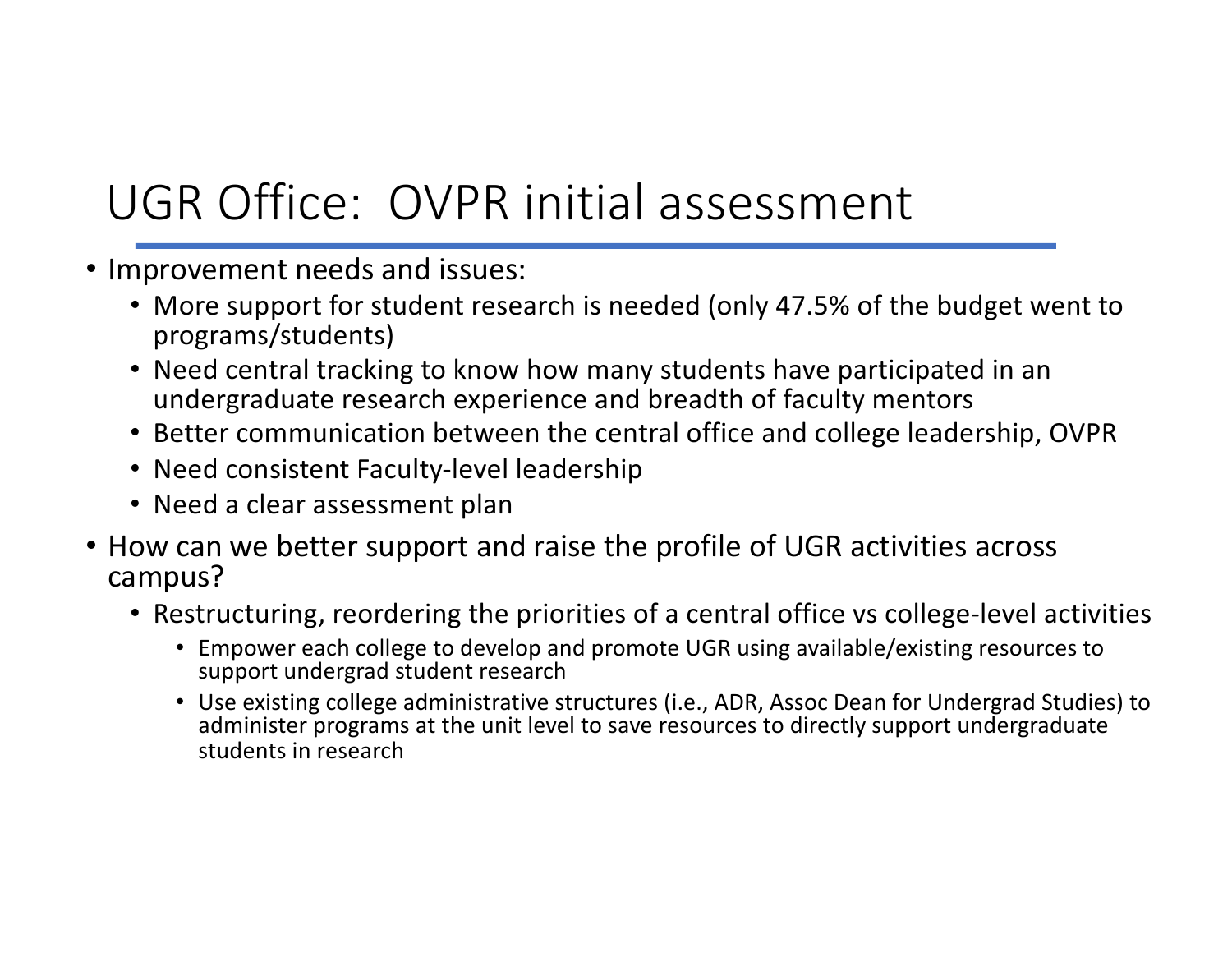# UGR Central Office vs College-level Activities

#### **Central Office**

- Coordinate communication across colleges, share best-practices, maintain central website linked to college information
- Presentation opportunities Annual Showcase, Posters at the Capital, Oswald Comp, etc
- Collect and report data from the colleges; assessment
- Promote UGR through PR and story-telling, workshop presentations
- Coordinate OVPR financial support to colleges to fund student UGR activities

#### **College-level Offices**

- Student recruitment and advising; help students find research mentors
- Research Activities awarding student stipend support, travel grants, research supplies formulaic delivery of funds from OVPR to colleges to support these activities
- Report on funds use and overall UGR activities
- Faculty recruitment and recognition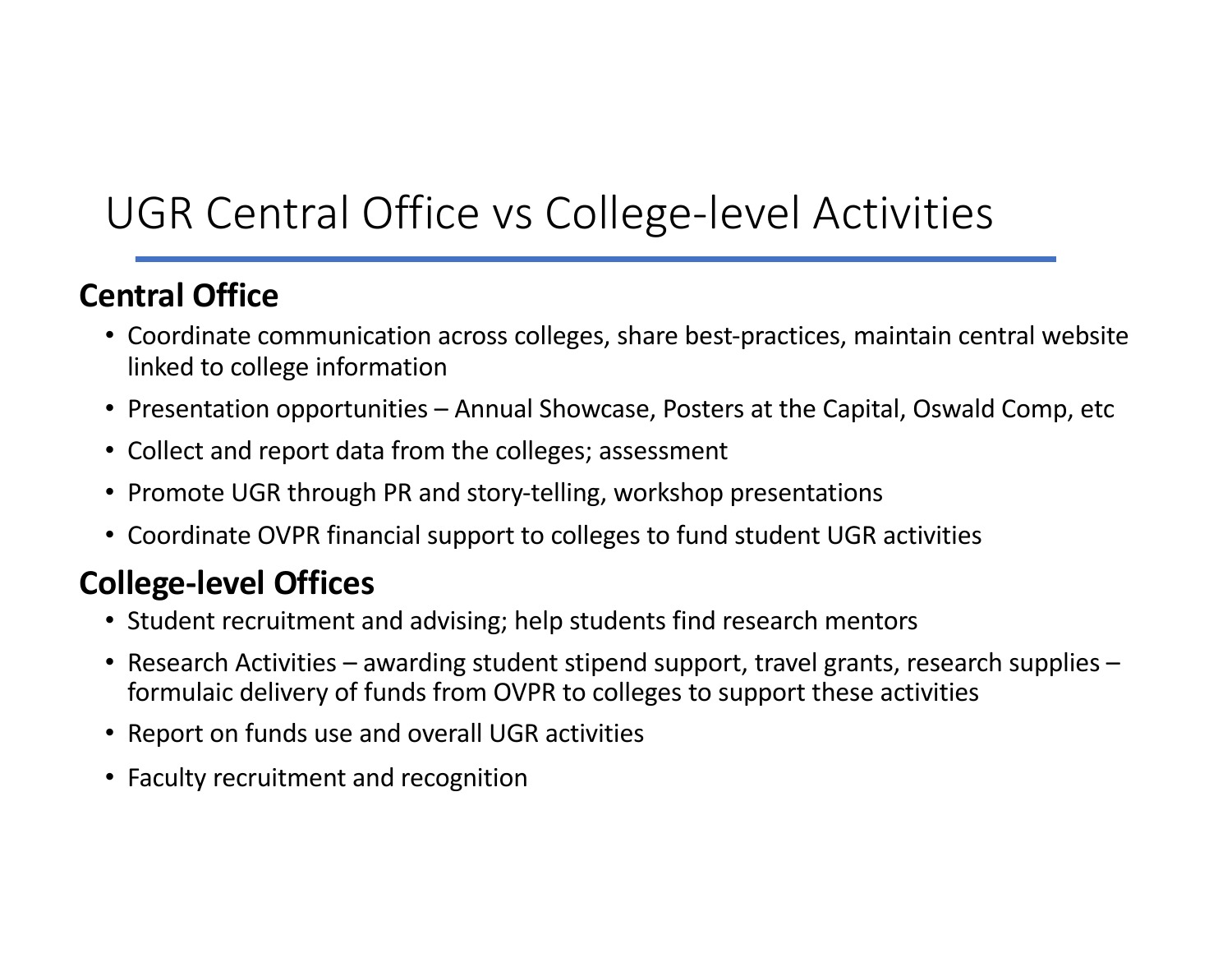# Timeline

- Sept 2020 the President moved UGR under the Office of the Vice President for Research
- Oct 2020 discussed draft reorganization plan with academic leaders (Assoc VPRs, Deans, Assoc Deans for Research, Assoc Deans for Undergrad Education)
- Nov 2020 established college contacts for Undergraduate Research; worked with HR to revise the staffing plan and job description(s)
- Jan 2021 informed staff of plans, meet with college Undergrad Research advisory group, Assoc Deans for Research and Faculty Senate Council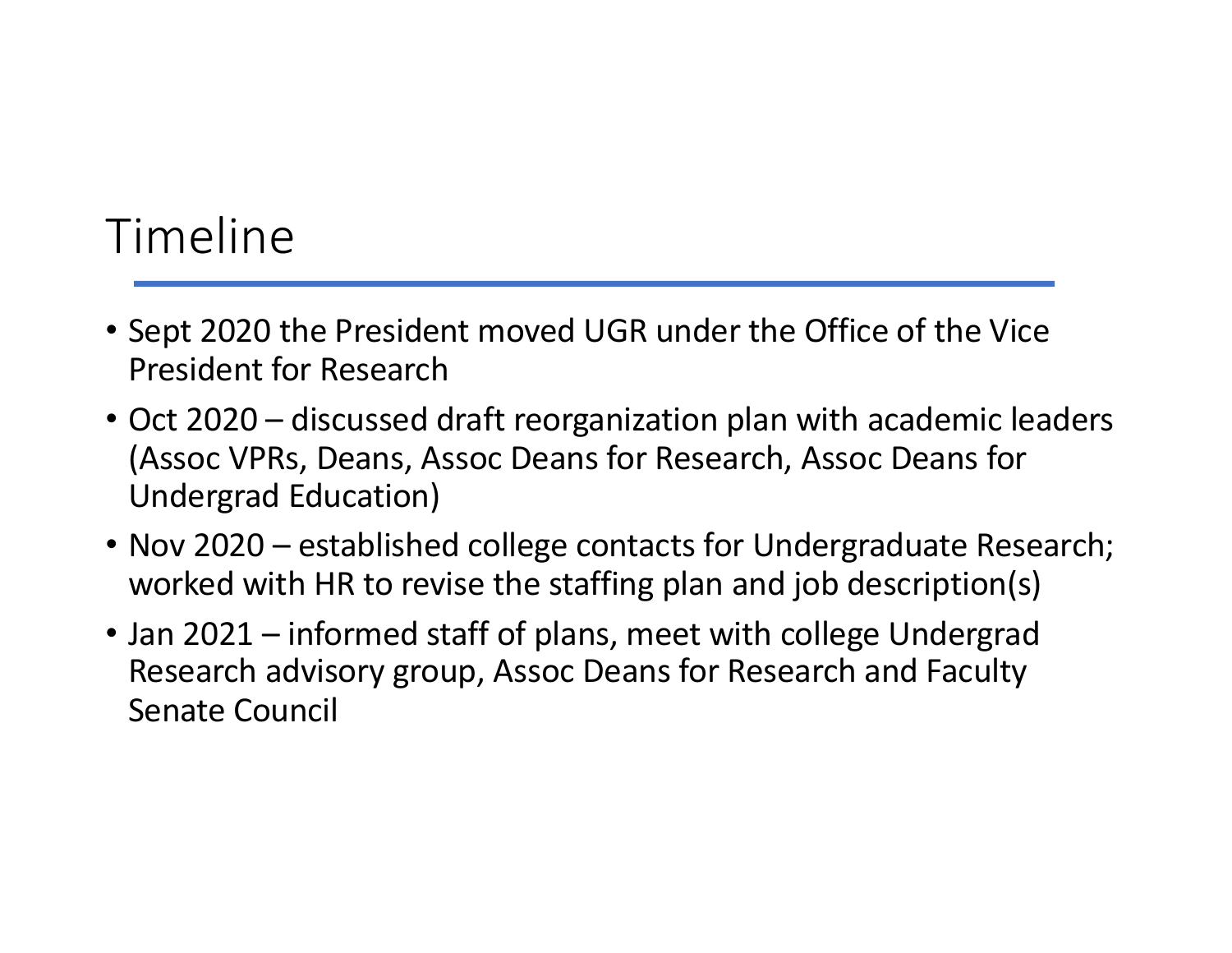# Timeline

- Feb 2 Campus-wide Communication
	- Announce: Reorganization Plan
	- Faculty Director Search description and deadlines
	- Summer Fellowship changes provide college contacts
- ~Early-mid Feb new staff position should be posted
- Feb 19 applications for Faculty Director of UGR due
- Feb 22-early March review applications and hold interviews
- Early-mid March Faculty Director named
- April 27-29, 2021 Research Showcase scheduled (virtual)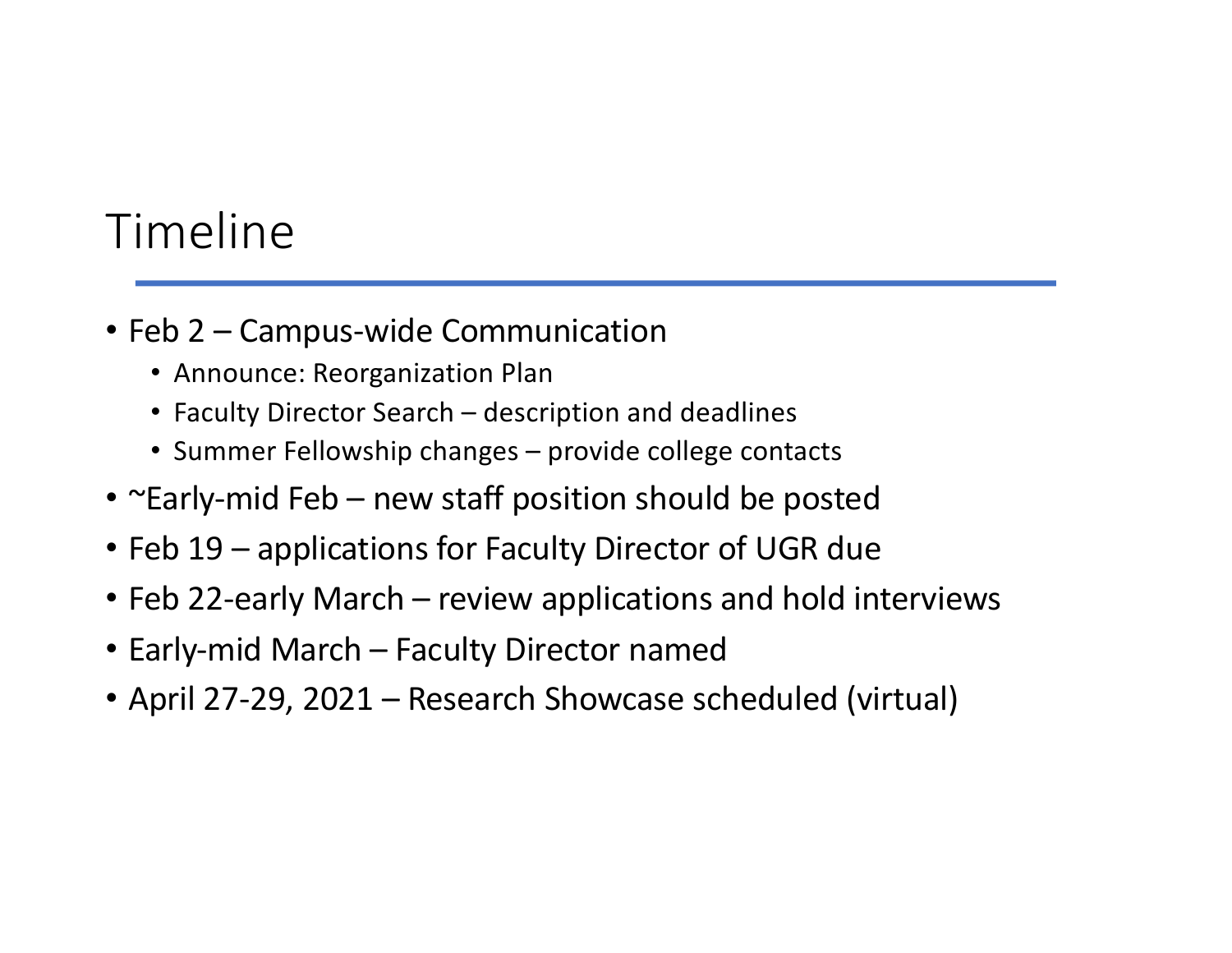## Next Steps

- Hire the Faculty Director of Undergraduate Research
- Hire the new staff position in the Office of Undergraduate research
- DRAFT Funding Formula to distribute funds to colleges for direct support of undergraduate research
	- Student stipend (summer, semester), meeting travel to present research, support for necessary research supplies
	- We expect that students should be able to work with faculty across campus, not just within their own colleges
	- We will request a plan from each college as to how the funds will be distributed
	- Use a 3-year average of **Credit hours completed** in research/independent study classes in each college as a proxy for "research activity"
	- Each college receives \$10,000 base plus funds in proportion to UG research activity: \$500K total from funds currently in Office of UGR (~\$300K) plus ~\$200K new VPR investment